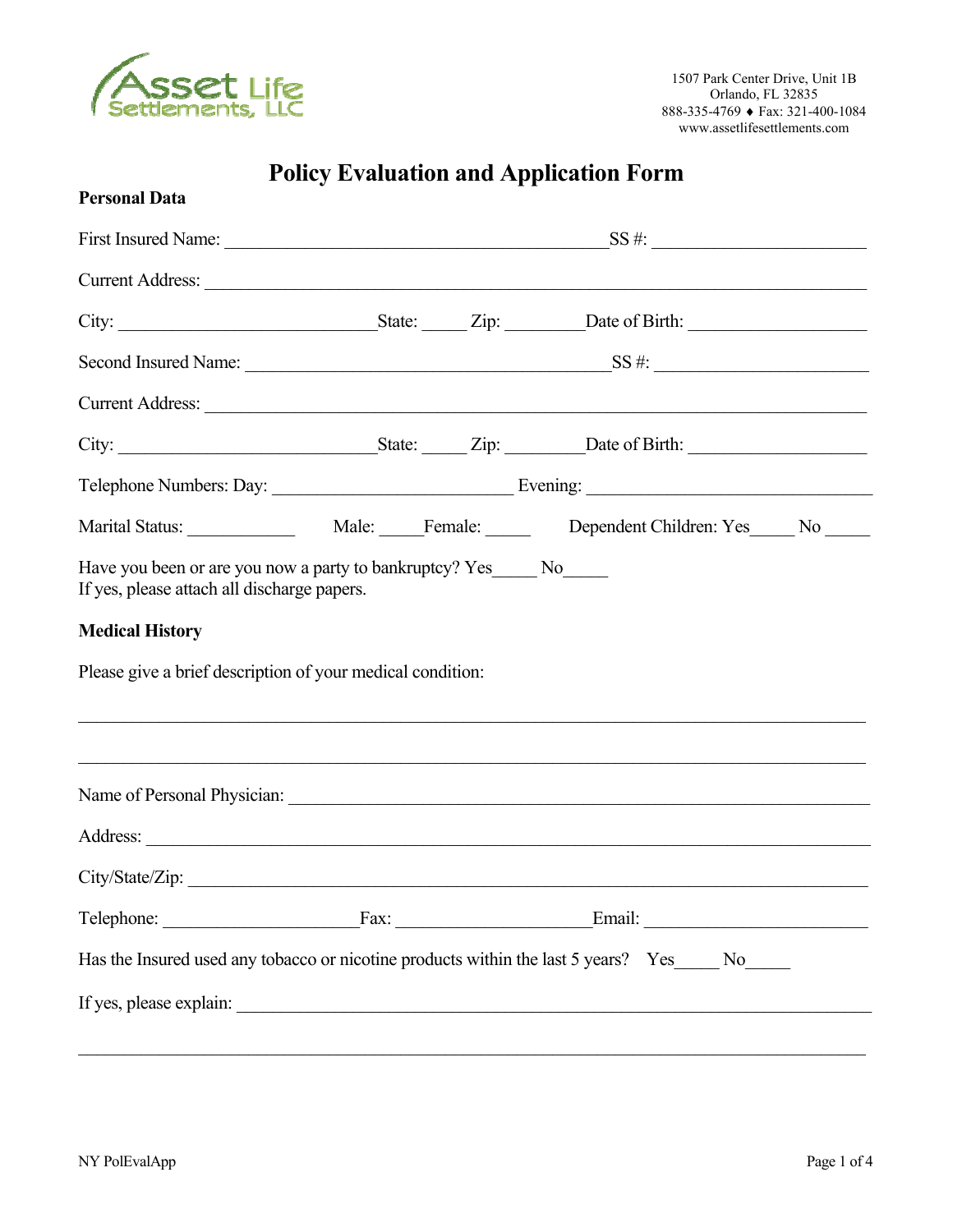| Name                                                                                                                  | Phone                                                                                               |
|-----------------------------------------------------------------------------------------------------------------------|-----------------------------------------------------------------------------------------------------|
|                                                                                                                       |                                                                                                     |
|                                                                                                                       |                                                                                                     |
| <b>Policy Owner Information</b>                                                                                       |                                                                                                     |
|                                                                                                                       | Policy Owner(s):                                                                                    |
|                                                                                                                       |                                                                                                     |
|                                                                                                                       | Current Address:                                                                                    |
|                                                                                                                       |                                                                                                     |
|                                                                                                                       |                                                                                                     |
|                                                                                                                       |                                                                                                     |
| Have you been or are you now a party to bankruptcy? Yes______ No______<br>If yes, please attach all discharge papers. |                                                                                                     |
| ***Please list any additional owners or Trustees on a separate sheet.                                                 |                                                                                                     |
| <b>Beneficiary Information</b>                                                                                        |                                                                                                     |
|                                                                                                                       |                                                                                                     |
| <b>Life Insurance Policy Information</b>                                                                              |                                                                                                     |
|                                                                                                                       |                                                                                                     |
|                                                                                                                       |                                                                                                     |
|                                                                                                                       |                                                                                                     |
|                                                                                                                       |                                                                                                     |
| Policy Owner Type: Circle one: A. Individual                                                                          | B. Trust<br>C. Corporation                                                                          |
|                                                                                                                       | Policy Type: Circle one: A. Term B. Whole Life C. Universal Life D. Survivorship E. VUL<br>F .Other |
| NY PolEvalApp                                                                                                         | Page 2 of 4                                                                                         |

### **Please list the names and phone numbers of any additional Physicians and/or Specialist**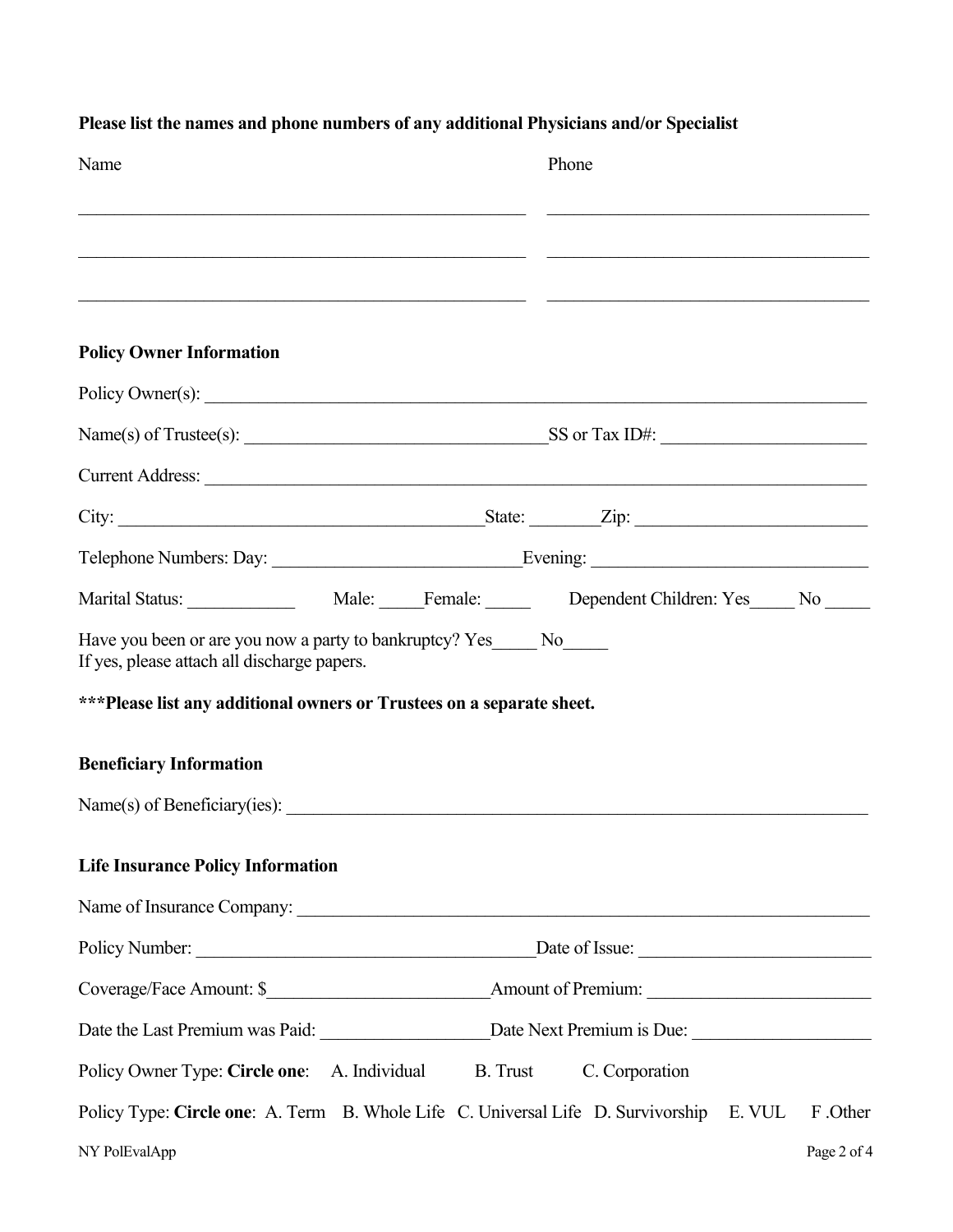Loans: \$\_\_\_\_\_\_\_\_\_\_\_\_\_\_\_\_\_\_\_\_\_\_\_\_\_\_\_\_\_\_\_\_Current Surrender Value: \$\_\_\_\_\_\_\_\_\_\_\_\_\_\_\_\_\_\_\_\_\_\_\_\_\_\_\_\_

Has this Policy ever lapsed? Yes\_\_\_\_\_ No \_\_\_\_\_

What is the Reason for the Sale of this Policy?

#### **Supplemental Life Insurance Policy Information:**

1. Has this Policy or any of its proceeds ever been used as security for a loan made to the original policy owner (or any affiliate of the original policy owner) for the purpose of paying all or part of the ongoing policy premium payments? Yes\_\_\_\_\_ No \_\_\_\_\_

2. If Seller purchased this Policy with financial assistance from a lender or investor ("Financier"), do any of the following apply to the financing?

(a) the original policy owner or the Insured received a financial inducement to finance the premiums: Yes No

(b) the Financier has a potential interest in the death benefit or possible proceeds from the sale of this Policy:  $Yes$  No  $\_\_$ 

(c) the financing arrangement included a pre-arrangement to sell this Policy: Yes\_\_\_\_\_ No \_\_\_\_\_

If the answer to question 1 or any of the questions in 2 above is Yes, please provide details:

 $\_$  , and the contribution of the contribution of the contribution of the contribution of the contribution of  $\mathcal{L}_\text{max}$ 

3. Has there ever been an option or other arrangement of any kind to purchase, sell or transfer any of the following?

(a) the Policy: Yes No

(b) the beneficial interest in the Policy: Yes\_\_\_\_\_ No \_\_\_\_\_

(c) the entity owning the Policy: Yes\_\_\_\_\_ No \_\_\_\_\_

4. Please state the basis for the original policy owner's (if not the Seller) insurable interest in the life of the  $Insured(s):$ 

5. Does the Insured require substantial supervision due to concerns about his/her health and safety because of severe cognitive impairment or has the Insured been diagnosed or treated by a licensed member of the medical profession consulted by the applicant for any catastrophic, terminal, life-threatening or chronic illness, disease, or medical condition that will reasonably be expected to result in a life expectancy of twenty-four (24) months or less? Yes No If yes, please describe:

 $\mathcal{L}_\mathcal{L} = \{ \mathcal{L}_\mathcal{L} = \{ \mathcal{L}_\mathcal{L} = \{ \mathcal{L}_\mathcal{L} = \{ \mathcal{L}_\mathcal{L} = \{ \mathcal{L}_\mathcal{L} = \{ \mathcal{L}_\mathcal{L} = \{ \mathcal{L}_\mathcal{L} = \{ \mathcal{L}_\mathcal{L} = \{ \mathcal{L}_\mathcal{L} = \{ \mathcal{L}_\mathcal{L} = \{ \mathcal{L}_\mathcal{L} = \{ \mathcal{L}_\mathcal{L} = \{ \mathcal{L}_\mathcal{L} = \{ \mathcal{L}_\mathcal{$ 

 $\_$  , and the contribution of the contribution of the contribution of the contribution of the contribution of  $\mathcal{L}_\text{max}$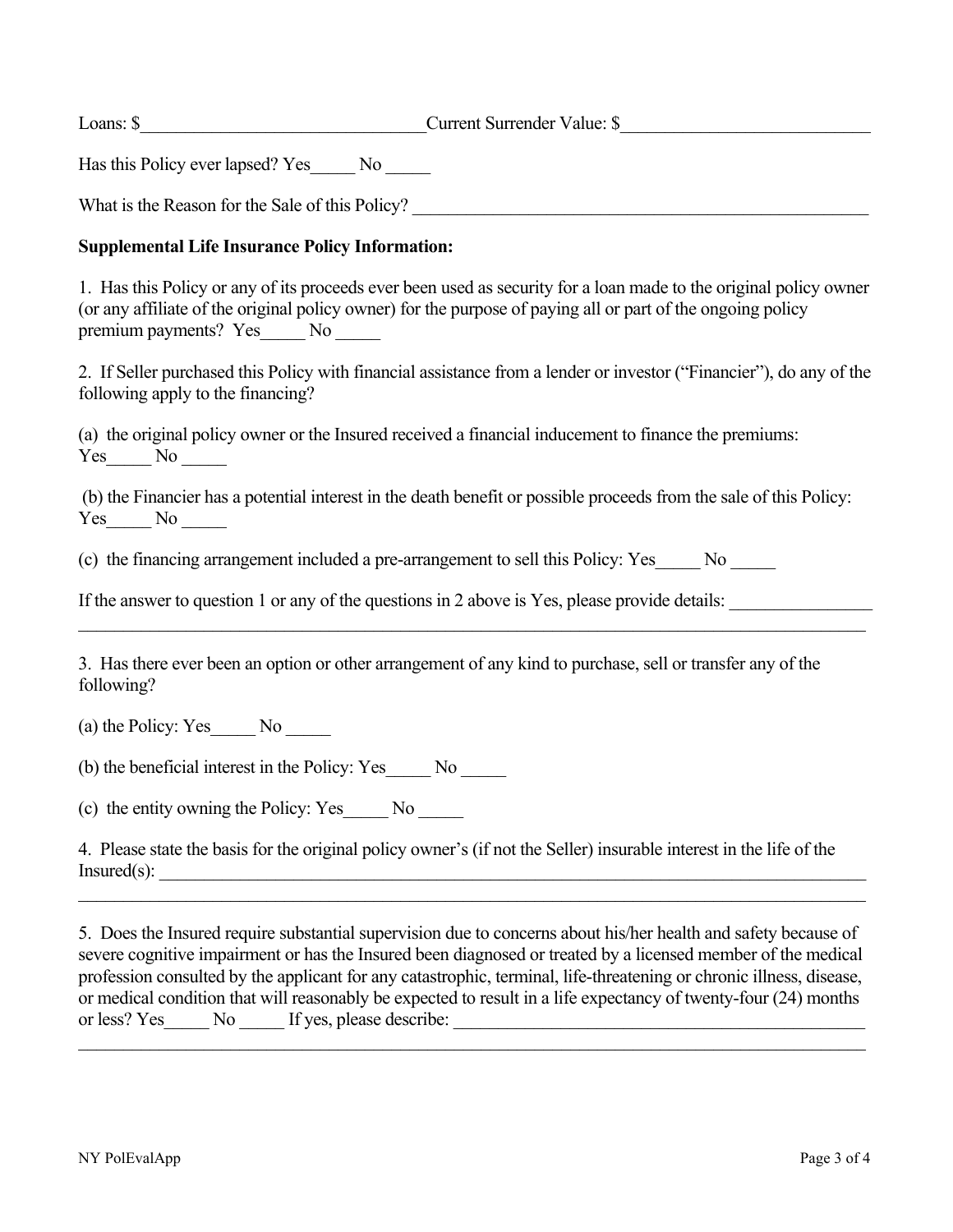6. Of the following daily living activities, **(Circle)** any activity listed below which the Insured can perform only with assistance from another person.

| Eating | Toileting | Dressing |
|--------|-----------|----------|
|        |           |          |

Mobility Bathing Continence

#### **Fraud Notice**

**"Any person who knowingly presents false information in an application for insurance or for a life settlement contract may be guilty of a crime and may be subject to fines and confinement in prison."** 

#### **Signatures**

I/We understand that Asset Life Settlements, LLC, has a duty to find the most competitive offer available for my/our life insurance policy (ies). Therefore, I/we hereby grant to Asset Life Settlements, LLC, the exclusive right to broker my/our life insurance policy(ies) which may only be terminated upon thirty (30) days prior written notice. Prior to making the decision to sell the Policy, I/We have had the opportunity to discuss any questions about the transaction with other appropriate professionals such as my/our lawyer, accountant and tax advisor or have freely chosen not to do so.

I/We agree that all of the information provided in this application is material and represent and warrant that all of the information is true and correct to the best of my/our knowledge.

| Signature of Insured 1                                                               | Printed Name of Insured 1      | Date |
|--------------------------------------------------------------------------------------|--------------------------------|------|
|                                                                                      |                                |      |
| Signature of Insured 2                                                               | Printed Name of Insured 2      | Date |
| Signature Policy Owner–( <i>if other than insured</i> ) Printed Name of Policy Owner |                                | Date |
| Signature Policy Owner 2–( <i>if applicable</i> )                                    | Printed Name of Policy Owner 2 | Date |
| Signature of Witness                                                                 | Printed Name of Witness        | Date |
| Signature of Broker                                                                  | Printed Name of Broker         | Date |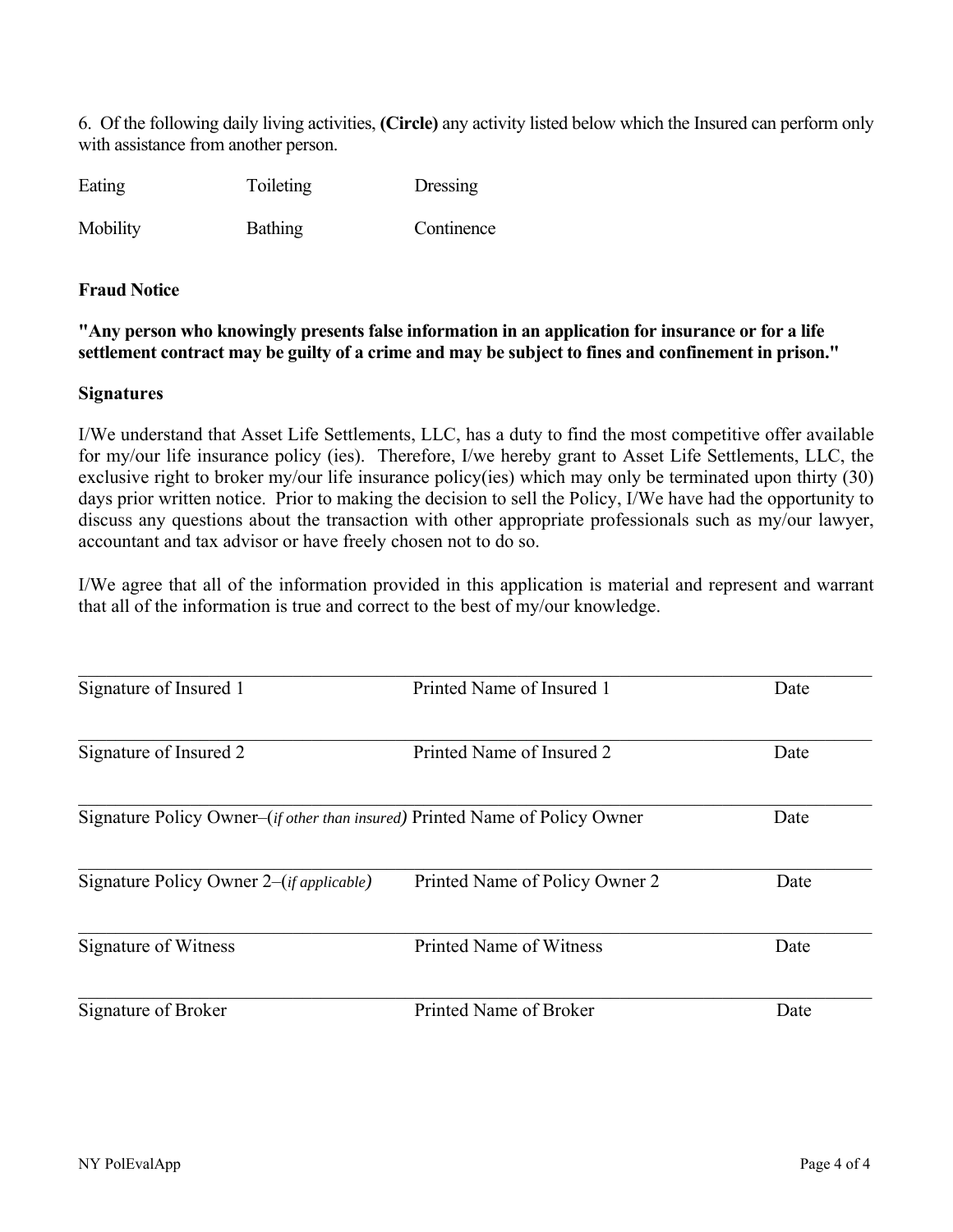

# **Required Disclosures to Policy Owner**

### **Important-Read This Disclosure Document Before Signing A Life Settlement Contract.**

#### **You should carefully read all of the following points and seek financial, insurance, tax and other advice where appropriate.**

1. You, the owner, or the insured may have possible alternatives to life settlement contracts, such as accelerated death benefits or policy loans offered by the issuer of the life insurance policy.

2. A life settlement broker represents exclusively, you, the owner, and not the insurer, the life settlement provider or any other person, and owes a fiduciary duty to you, including a duty to act according to the owner's instructions and in your best interest.

3. Some or all of the proceeds of a life settlement may be taxable under federal and state law. You should seek advice from a professional tax advisor.

4. Proceeds from a life settlement contract could be subject to the claims of creditors.

5. Receipt of the proceeds from a life settlement contract may adversely affect the recipient's eligibility for public assistance or other government benefits or entitlements, and advice should be obtained from the appropriate agencies.

6. A change of ownership of a life insurance policy could limit the insured's ability to purchase future insurance on the insured's life because there is a limit to how much life insurance coverage insurers will issue on one life.

7. Entering into a life settlement contract may cause other rights or benefits, including conversion rights and waiver of premium benefits that may exist under the life insurance policy or certificate of a group policy, to be forfeited by the owner. You should seek assistance from a professional financial advisor.

8. The insured may be contacted by either the life settlement provider or its authorized representative for the purpose of determining the insured's health status or to verify the insured's address. The contacts shall be limited to once every three months if the insured has a life expectancy of more than one year, and no more than once per month if the insured has a life expectancy of one year or less.

9. You, the owner, have the right to rescind (cancel) a life settlement contract from the time of execution of the contract until fifteen days after you receive the life settlement proceeds.

10. The life settlement provider or life settlement broker is required to provide an owner during the solicitation process with a consumer information booklet in a form prescribed by the superintendent, or other similar material, subject to the approval of the superintendent.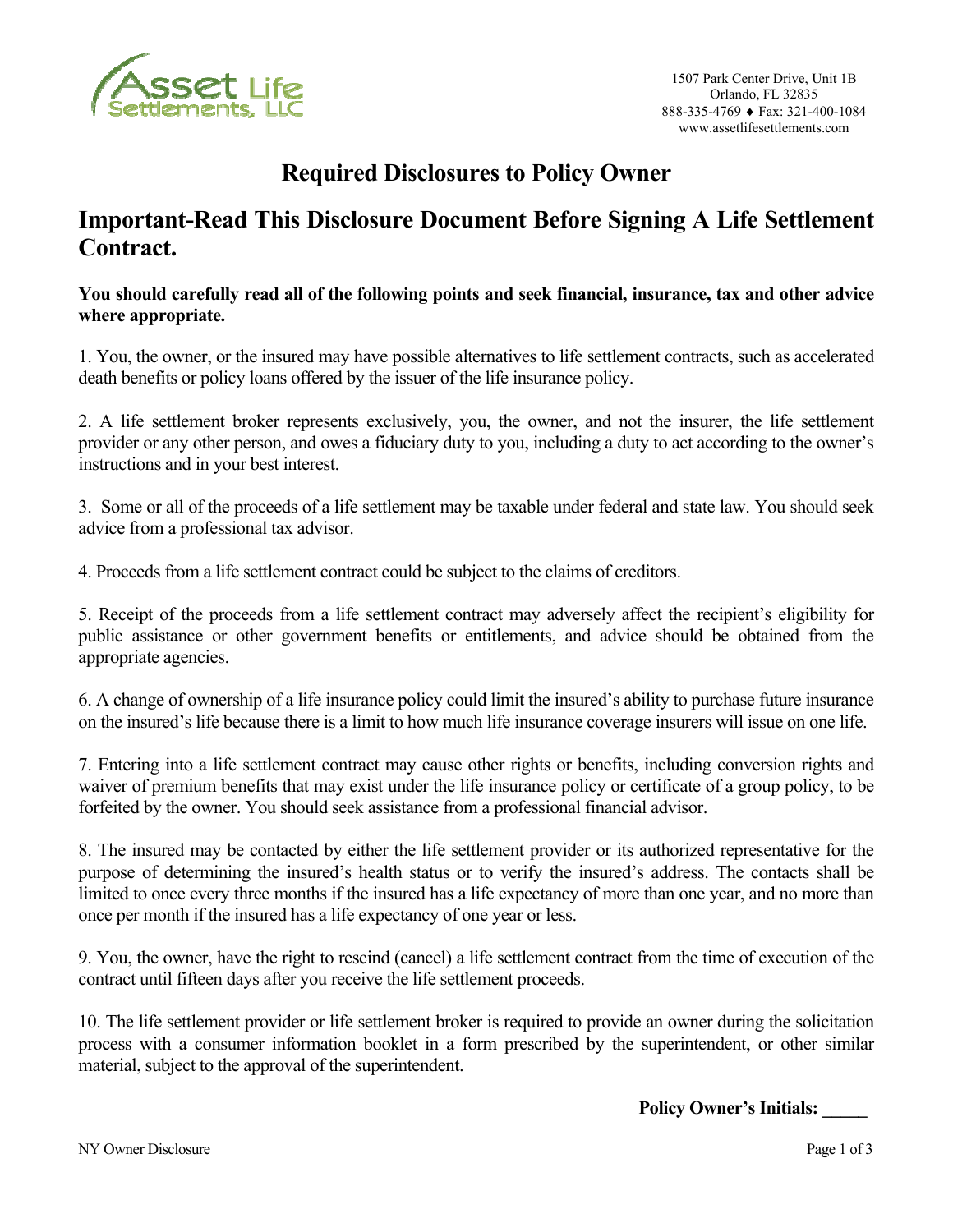11. You the owner, will be provided with the following information:

- the gross offer or bid that the life settlement provider shall pay pursuant to the life settlement contract;

- the net amount to be paid to the owner pursuant to the life settlement contract;

- the name of each life settlement broker, life settlement intermediary, insurance producer or insurance consultant that will be compensated by the life settlement provider, or any affiliate, parent corporation, or subsidiary of the life settlement provider pursuant to the life settlement contract; and

- the amount of compensation that the life settlement provider, or any affiliate, parent corporation or subsidiary of the life settlement provider, shall provide to a life settlement broker, life settlement intermediary, insurance producer or insurance consultant, or any affiliate, parent corporation or subsidiary of such broker, intermediary, producer, or consultant pursuant to the life settlement contract.

"Gross offer or bid" means the total amount or value offered by the life settlement provider for the purchase of one or more life insurance policies, inclusive of commissions and fees.

12. The escrow agent or trustee must transfer the net proceeds under the life settlement contract to you, the owner, within three business days after the life settlement provider has received the insurer or group administrator's acknowledgment that ownership of the life insurance policy or interest in the certificate has been transferred and the beneficiary has been designated in accordance with the termination of the life settlement contract.

13. The life settlement provider must provide you, the owner with the name, business address, telephone number and e-mail address of the independent third-party escrow agent or trustee. You have the right to inspect or receive copies of the relevant escrow or trust agreements or documents.

14. The life settlement provider must provide you, the owner, with the date by which the funds will be available to you and the transmitter of the funds has the right to know any affiliations or contractual arrangements with any other life settlement provider, life settlement broker, life settlement intermediary or party financing the transaction.

15. The life settlement provider must tell you, the owner, about any affiliations or contractual arrangements between it and the issuer of the life insurance policy to be settled.

16. The life settlement provider must tell you, the owner, about any affiliations or contractual arrangements with any other life settlement provider, life settlement broker, life settlement intermediary or party financing the transaction.

17. The life settlement provider must provide you, the owner, with the name, business address, telephone number and e-mail address of the life settlement provider.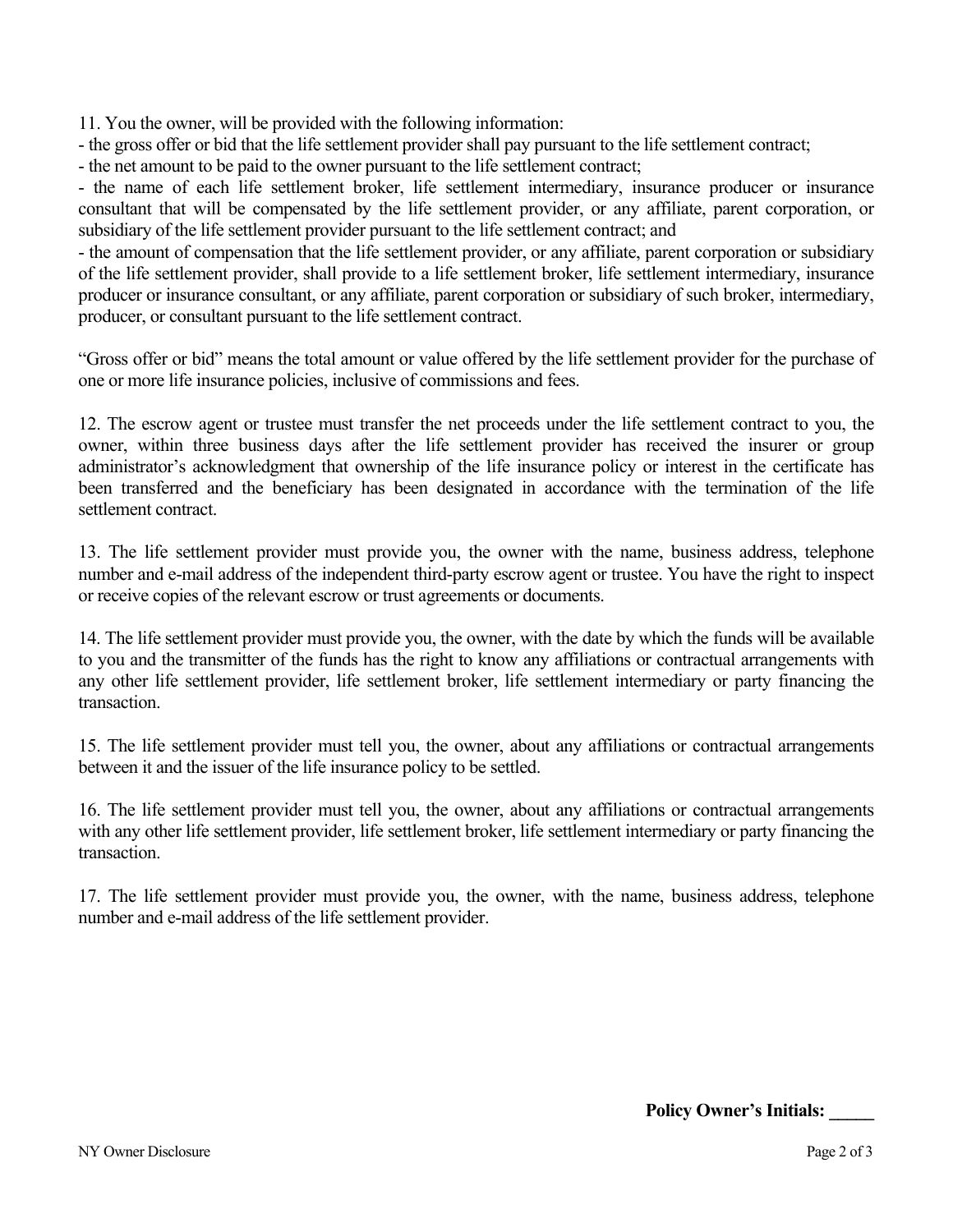**LIFE INSURANCE POLICY OWNER'S ACKNOWLEDGMENT: I have read and received a copy of the disclosure form entitled "Required Disclosures to Policy Owner", to which this acknowledgement is attached. Further, I/we have received the consumer information booklet entitled "Life Settlements – What You Should Know Before Selling Your Life Insurance Policy" or a similar booklet to keep for my/our records.**

| Signature of Insured 1                                                               | Printed Name of Insured 1      | Date |
|--------------------------------------------------------------------------------------|--------------------------------|------|
| Signature of Insured 2                                                               | Printed Name of Insured 2      | Date |
| Signature Policy Owner–( <i>if other than insured</i> ) Printed Name of Policy Owner |                                | Date |
| Signature Policy Owner 2–( <i>if applicable</i> )                                    | Printed Name of Policy Owner 2 | Date |
| Signature of Witness                                                                 | Printed Name of Witness        | Date |
| Signature of Broker                                                                  | Printed Name of Broker         | Date |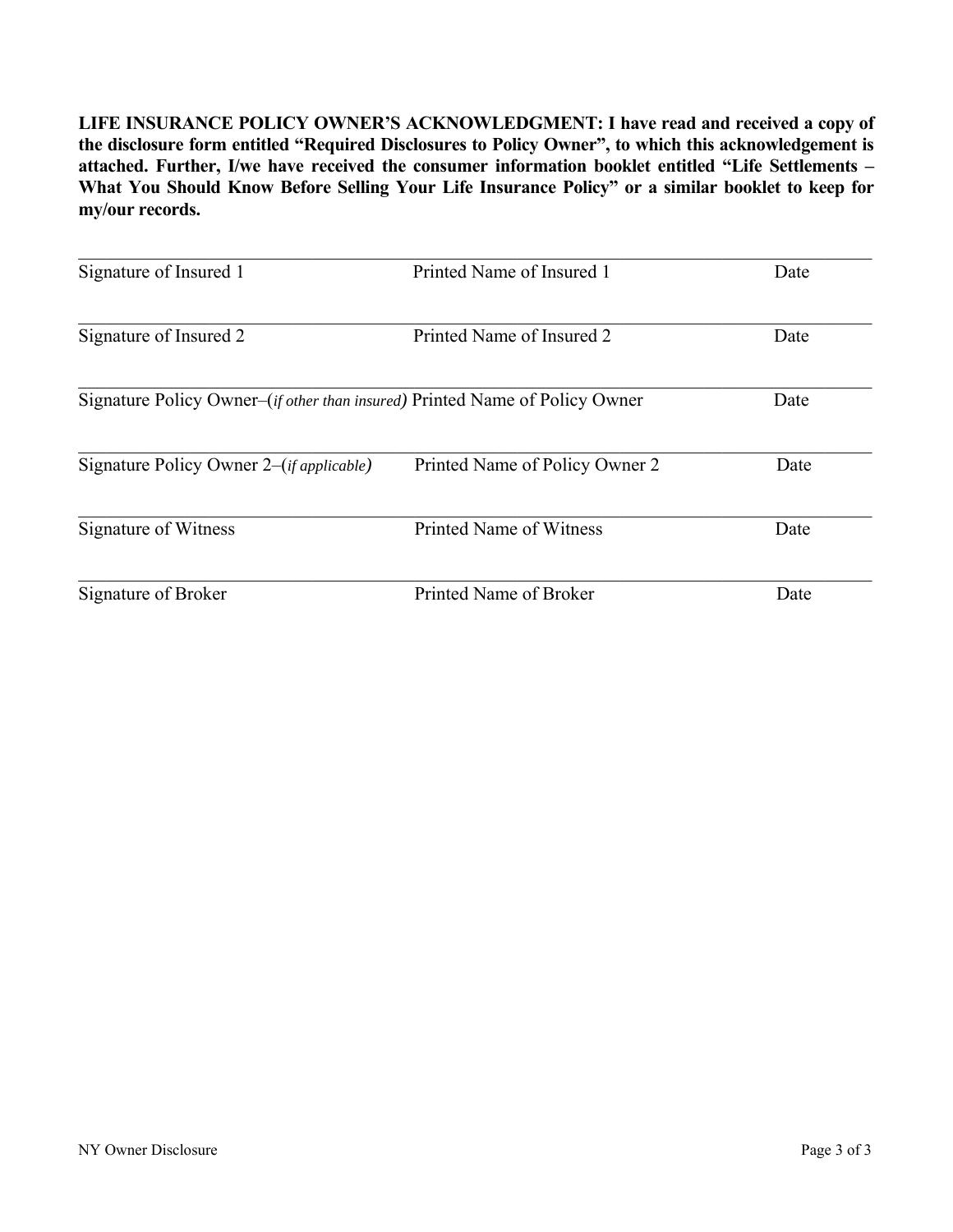

# **Required Disclosures to Insured**

### **Important-Read This Disclosure Document Before Signing It.**

#### **You should carefully read all of the following information and seek financial, insurance, tax and other advice where appropriate.**

1. You, the insured, may be contacted by the life settlement provider or its authorized representative for the purpose of determining the insured's health status or to verify your address. You may not be contacted more often than once every three months if you have a life expectancy of more than one year, and no more than once per month if you have a life expectancy of one year or less.

2. A change of ownership of the policy that is the subject of this life settlement contract could in the future limit your ability to purchase future insurance on you life because there is a limit to how much coverage insurers will issue on one life.

3. All medical, financial or personal information solicited or obtained by a life settlement provider or life settlement broker about you, the insured, including your identity or the identity of your family members, your spouse or significant other may be disclosed as necessary to effect the life settlement contract between the owner and provider. If you are asked to provide this information, you will be asked to consent to the disclosure. The information may be provided to someone who buys the policy or provides funds for the purchase. You may be asked to renew your permission to share information every two years.

### 4. **No medical, financial or other personal information may be disclosed without your written consent.**

### **ACKNOWLEDGMENT OF THIS DOCUMENT DOES NOT CONSTITUTE CONSENT TO DISCLOSURE OF YOUR MEDICAL, FINANCIAL OR OTHER PERSONAL INFORMATION.**

### **INSURED'S ACKNOWLEDGMENT: I have read and received a copy of the Required Disclosures to Insured and acknowledge with my signature below.**

 $\_$  , and the contribution of the contribution of the contribution of the contribution of  $\mathcal{L}_\text{max}$ 

 $\mathcal{L}_\mathcal{L} = \{ \mathcal{L}_\mathcal{L} = \{ \mathcal{L}_\mathcal{L} = \{ \mathcal{L}_\mathcal{L} = \{ \mathcal{L}_\mathcal{L} = \{ \mathcal{L}_\mathcal{L} = \{ \mathcal{L}_\mathcal{L} = \{ \mathcal{L}_\mathcal{L} = \{ \mathcal{L}_\mathcal{L} = \{ \mathcal{L}_\mathcal{L} = \{ \mathcal{L}_\mathcal{L} = \{ \mathcal{L}_\mathcal{L} = \{ \mathcal{L}_\mathcal{L} = \{ \mathcal{L}_\mathcal{L} = \{ \mathcal{L}_\mathcal{$ 

Signature of Insured 1 Printed Name of Insured 1 Date

Signature of Witness Printed Name of Witness Date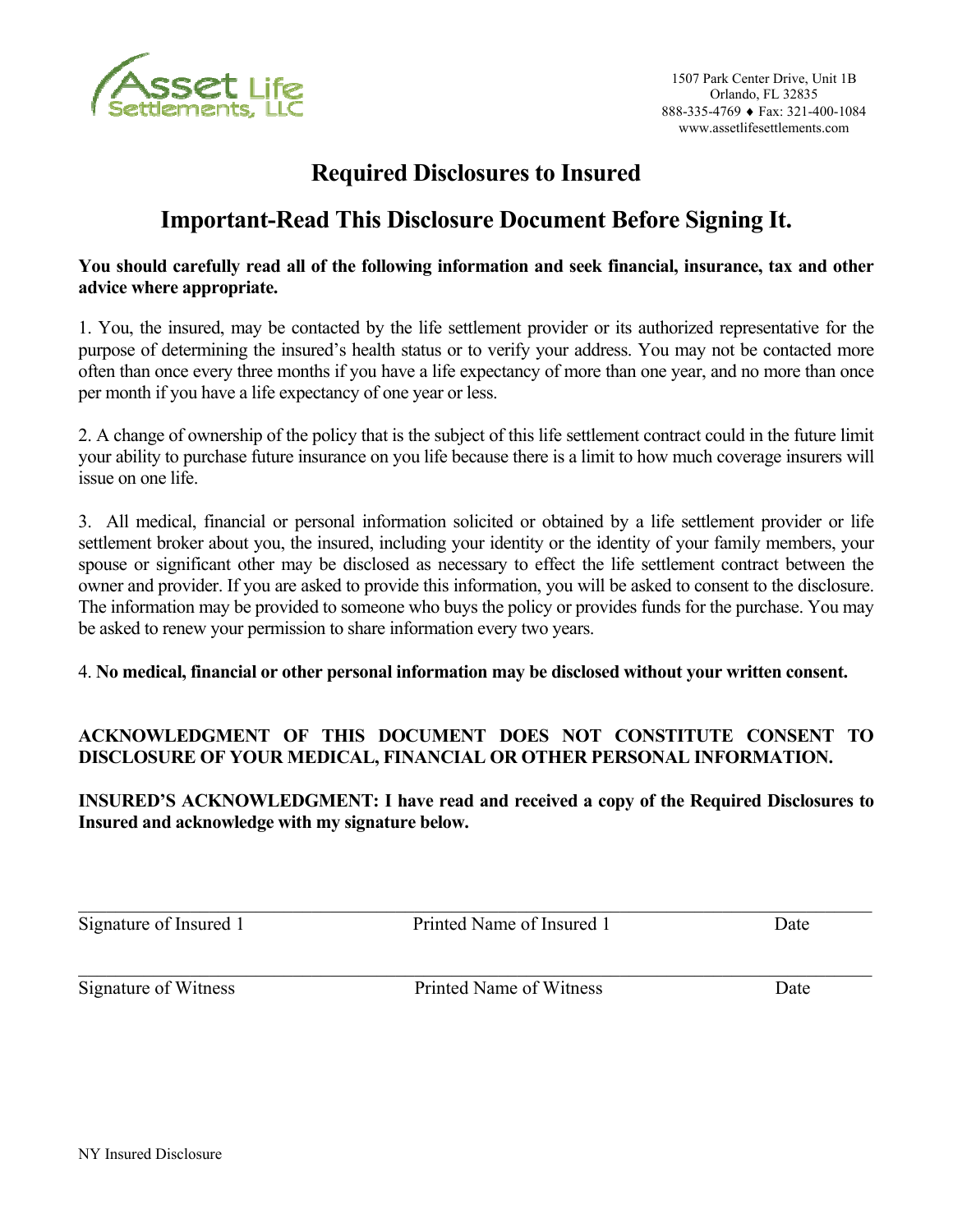

### **Authorization for Disclosure of Protected Health Information (HIPAA Compliant)**

I, the undersigned individual, authorize the disclosure of my protected health information ("PHI") as defined under the applicable privacy regulations promulgated pursuant to the Health Insurance Portability and Accountability Act of 1996 ("HIPAA") as follows:

1. Classes of Persons Authorized to Disclose My Protected Health Information: I authorize each doctor, hospital, nurse, pharmacy, physician, physician practice group, laboratory and any other type of health care provider (each, an "Authorized HCP") having any PHI about me to disclose any and all of my PHI as provided under this authorization. I acknowledge that all of my PHI in the possession or control of any authorized HCP is necessary for the purpose for which this authorization is given as described below. I authorize each Authorized HCP to rely upon a photostatic or facsimile copy or other reproduction of this authorization.

 2. Classes of persons authorized to Receive My Protected Health Information: I authorize each Authorized HCP to disclose my PHI under this authorization to (a) Asset Life Settlements, LLC, (b) any life settlement provider, (c) any person who may seek to purchase any life insurance policy insuring my life or other insurance product I own, (d) any financing entity of a life settlement provider, including, but not limited to, any of its underwriters, lenders, purchasers of securities and credit enhancers, (e) any life expectancy provider, (f) any life insurance company that has issued a life insurance policy insuring my life, and (g) any of the respective affiliates, agents, employees, representatives, advisors, successors and assigns of any of the persons or entities covered in the immediately foregoing clauses (a) through (f), inclusive (each, an "Authorized Recipient").

3. Description of Protected Health Information and Purpose of Disclosure: This authorization shall apply to any and all of my health and medical data, information and records, whether or not personally or individually identifiable or protected under any federal or state confidentiality or privacy laws or regulations, including information relating to psychiatric or neuropsychiatric conditions, AIDS/HIV and/or drug or alcohol abuse/treatment. The purpose of this authorization and all disclosures of my PHI made under this authorization are for purposes of allowing the Authorized Recipient (a) to analyze, assess, evaluate or underwrite my health or medical condition, or life expectancy, in connection with the possible sale of any life insurance policy, or certificate of life insurance, under which my life is insured to any Authorized Recipient and (b) to monitor, track or verify my health or medical status and condition in connection with any life insurance policy under which my life is insured, that any Authorized Recipient purchases.

4. Expiration of Authorization: This authorization shall remain valid until, and shall expire, two (2) years from the date hereof.

5. Right to Revoke Authorization: I acknowledge and understand that I may revoke this authorization any time with respect to any Authorized HCP by notifying such Authorized HCP in writing of my revocation of this authorization and delivering my revocation by mail or personal delivery at such address designated to me by such Authorized HCP; provided, that, any revocation of this authorization shall not apply to the extent that the Authorized HCP has taken action in reliance upon this authorization prior to receiving written notice of my revocation.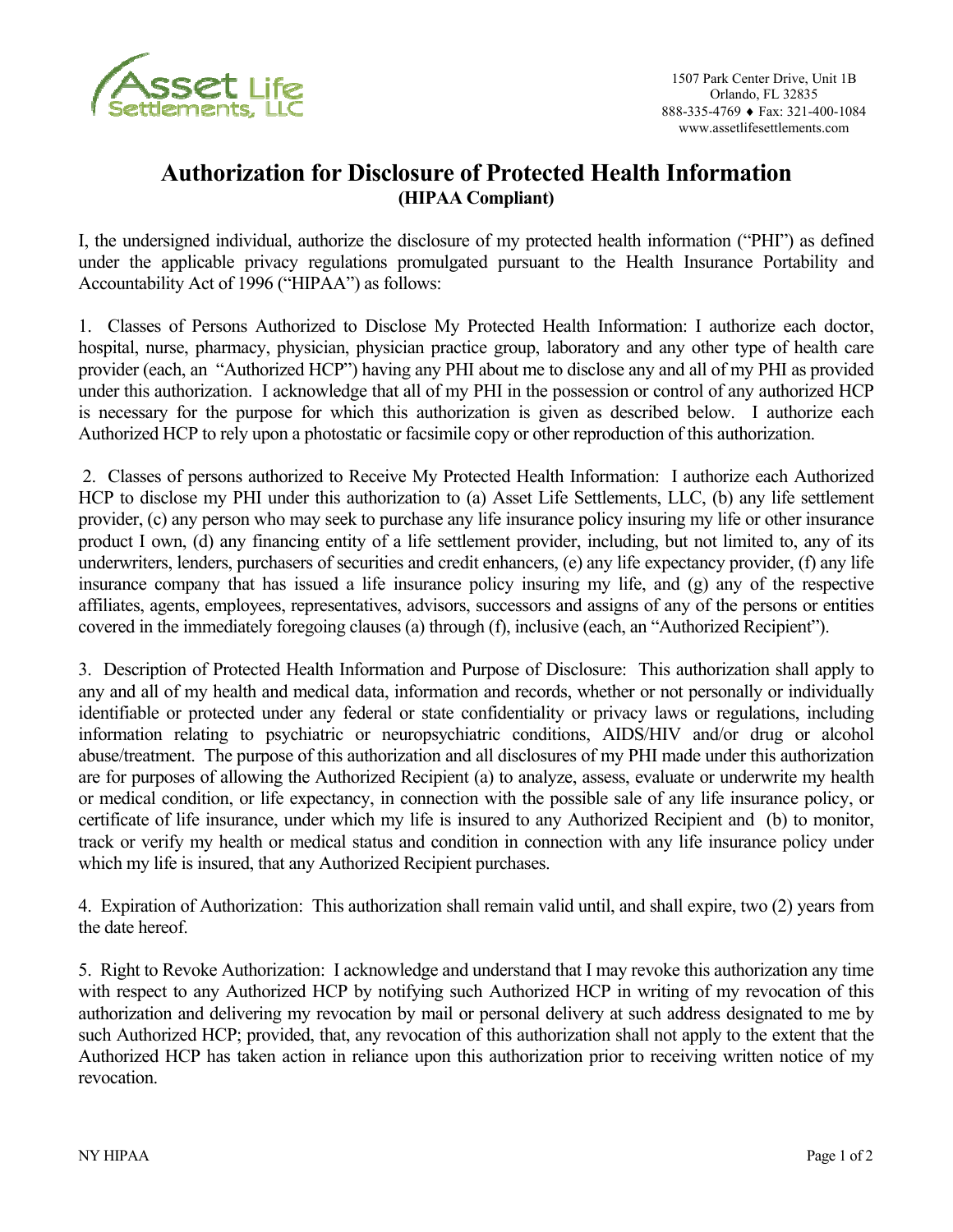6. Inability to Condition Treatment, Payment, Enrollment, or Eligibility for Benefits on Provision of Authorization: I understand that no authorized HCP or other covered entity may condition my treatment, payment, enrollment or eligibility for benefits on whether I sign this authorization.

I understand that this authorization is not a consent or an authorization requested by a health care provider, health care clearinghouse or health plan covered by the privacy regulations promulgated pursuant to the Health Insurance Portability and Accountability Act of 1996 (the HIPAA Privacy Regulations"). I further understand that, as a result of this authorization, there is the potential for my PHI that is disclosed by any Authorized HCP to an Authorized Recipient to be subject to redisclosure by the Authorized Recipient and my PHI that is disclosed to such Authorized Recipient may no longer be protected by the HIPAA Privacy Regulations.

I certify that I am executing and delivering this authorization freely and unilaterally as of the date written below and that all information contained in this authorization is true and correct. I further certify that this authorization is written in plain language and that I have retained a copy of this signed authorization for future reference.

INDIVIDUAL:

| Signature of Insured | Printed Name of Insured | Date |  |
|----------------------|-------------------------|------|--|
| Signature of Witness | Printed Name of Witness | Date |  |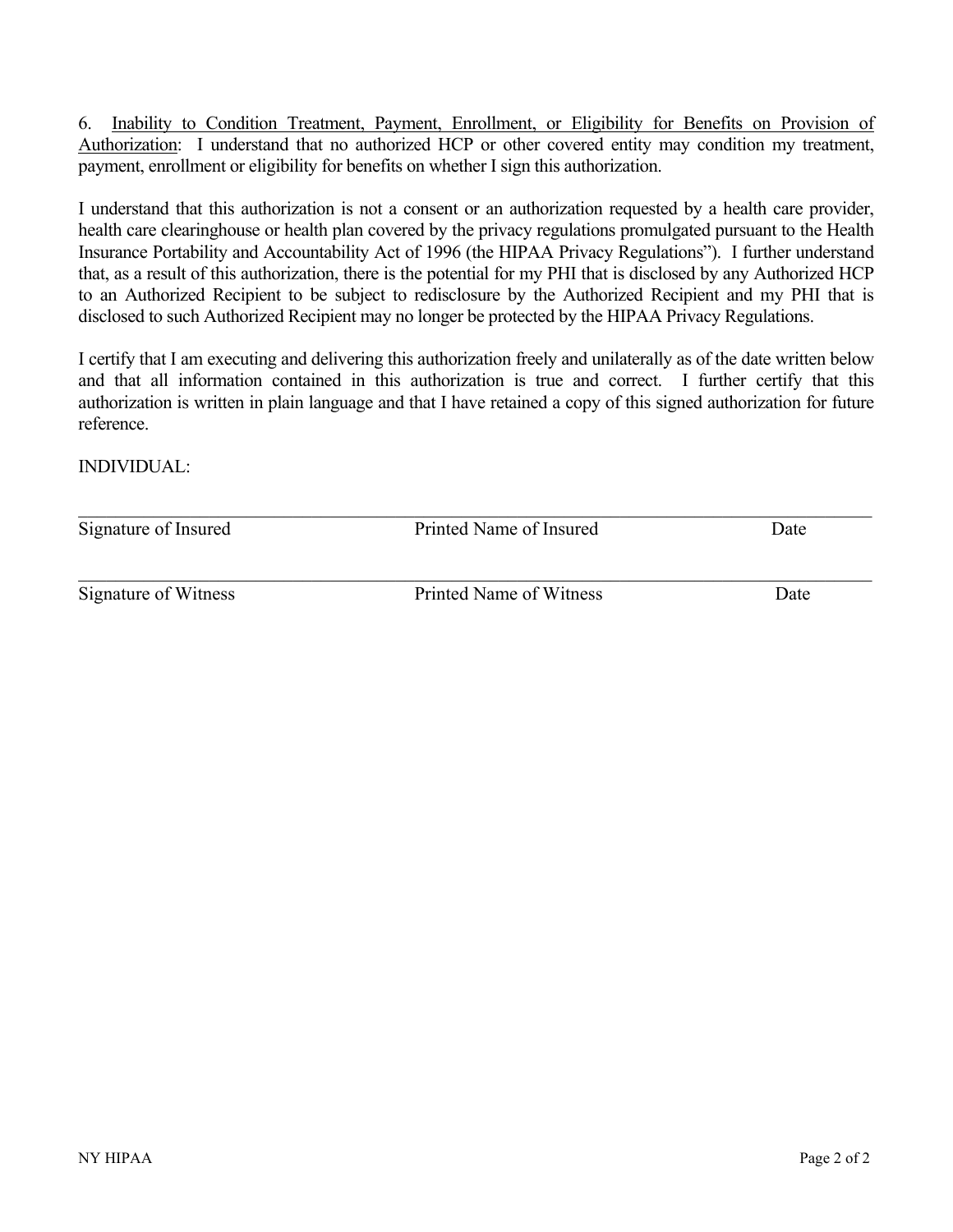

# **Authorization for Release of Policy Information**

I hereby request and authorize **I** hereby request and authorize **I** hereby request and authorize Company), the issuer of life insurance policy number owned by  $(Insert Name of Policy Owner)$ , and insuring the life of  $\Box$  (Insert Name of Insured), to release to Asset Life Settlements, LLC, and/or its agents, successors, assignees, and affiliates, and their authorized representatives, any and all information concerning the above policy (including any conversions thereof or replacements therefore). This includes, but is not limited to, a complete copy of all policies and policy forms, master policies and certificates for any group policies, all applications, policy illustrations, verification of coverage forms, annual or periodic statements, premium information, change of ownership forms, change of beneficiary forms, and collateral and/or absolute assignment forms, as well as all other information reflecting ownership and benefits payable under the policy, liens and assignments, premium waivers, and all provisions of the policy related to the foregoing.

This Authorization shall be effective and remain valid for twenty-four (24) months from the date of signature entered below. However, if any governing law or regulation limits this authorization to a shorter period of time, then this Release shall remain in force for the maximum period of time allowed by law.

I agree that any copy or facsimile of this Authorization shall be as valid as the original.

This Authorization may be signed in counterparts if required to complete execution. This Authorization is effective as to each Insured and each Policy Owner immediately upon witnessing of such individual's signature, and is not conditioned upon signature by other insureds or Policy Owners. It shall be sufficient that the signature on behalf of each party appear on one or more such counterparts. However, witnesses must sign the same sheet at the same time as signature of the person whose signature is being witnessed.

### EXECUTED BY THE POLICY OWNER AS FOLLOWS:

| Signature Policy Owner   | Printed Name of Policy Owner   | Date |  |
|--------------------------|--------------------------------|------|--|
| Signature of Witness     | Printed Name of Witness        | Date |  |
| Signature Policy Owner 2 | Printed Name of Policy Owner 2 | Date |  |
| Signature of Witness     | Printed Name of Witness        | Date |  |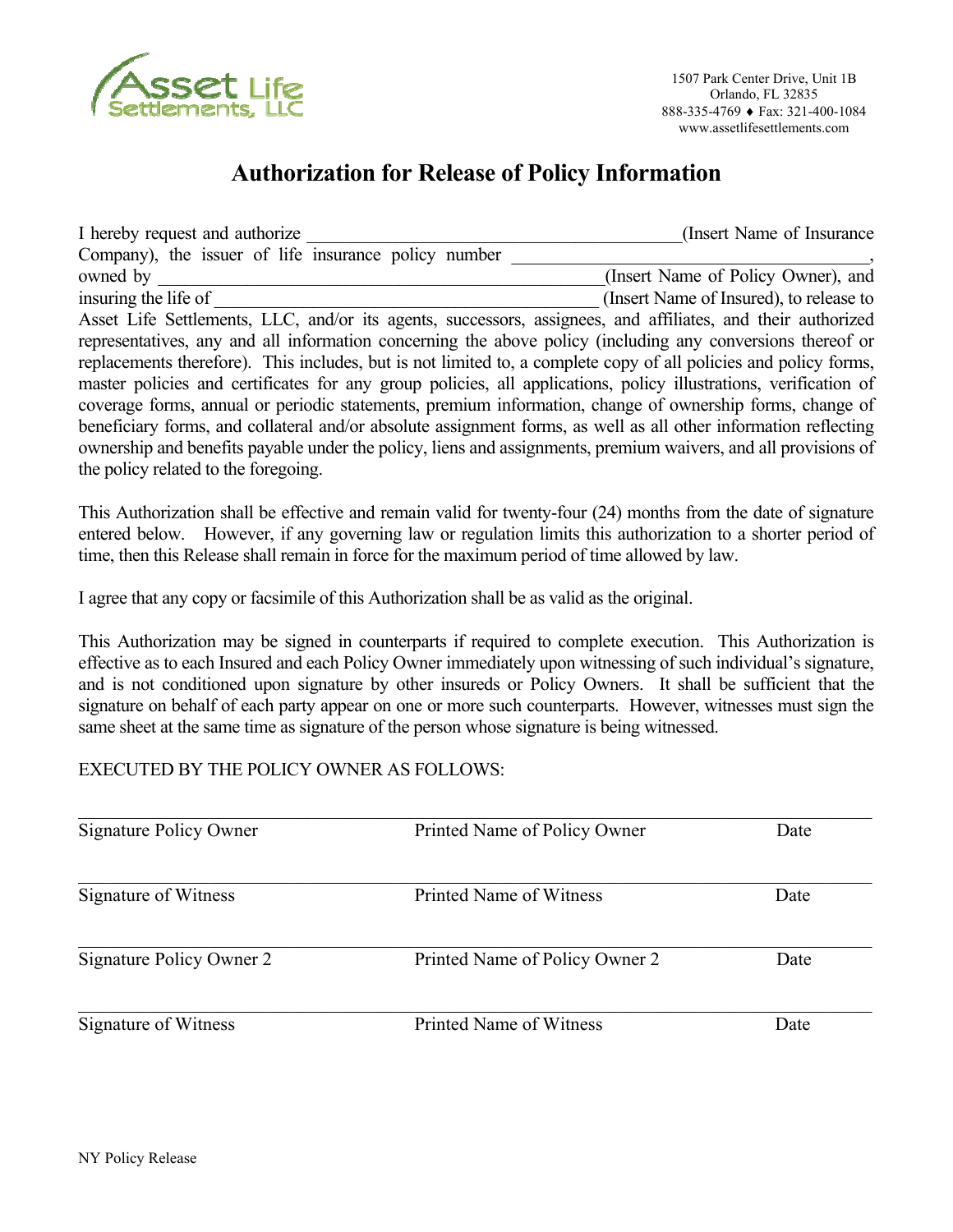

### **Authorization to Release Information**

The undersigned is the owner of, or named insured under, one or more life insurance policies identified below. In order to effect a life settlement contract between the owner and a life settlement provider, or to effectuate the sale or transfer of a life settlement contract or a settled policy, or interest therein, the undersigned each hereby consent to the release of information to the authorized recipients specified herein.

Information Authorized to be Released: Any information (1) concerning or related to the identity of the owner of, or the named insured under, the life insurance policies identified below, (2) that there is a reasonable basis to believe could be used to identify the insured or owner, and (3) concerning or related to the owner's or insured's financial or medical information may be released to the authorized recipients (as defined below). Such information may include (but is not limited to): the name, address, telephone numbers, social security number, tax records, medical records, credit information and other non-public personal information of or related to the insured or the owner, or representative thereof; and the related insurance policy number(s).

Authorized Recipients of Information: Information authorized to be released hereunder may be released to (1) any life settlement broker, (2) any life settlement provider (a "life settlement provider"), (3) any person who may seek to purchase from such life settlement provider any life insurance policy insuring the below identified insured's life or other insurance product owned by the below identified owner, (4) any financing entity of a life settlement provider, including, but not limited to, any of its underwriters, lenders, purchasers of securities and credit enhancers, (5) any service provider, including, but not limited to, any life expectancy underwriter, escrow agent or post-purchase policy servicer, (6) any life insurance or annuity company that has issued a life insurance policy insuring the below identified insured's life, and (7) any of the respective affiliates, directors, officers, employees, agents, representatives, independent contractors, accountants, actuaries, attorneys and other representatives and advisors, and successors and assigns of any of the persons or entities covered in the immediately foregoing clauses (1) through (6) inclusive (each, an "authorized recipient"). Each authorized recipient in receipt of information authorized to be released by this authorization may share any such information with any other authorized recipient as if such other authorized recipient had received such information directly from the undersigned.

The undersigned each certify that this authorization has been made freely, voluntarily and without coercion and that the information shown below is accurate and complete to the best of the undersigned's knowledge. The undersigned each understands that the undersigned each may revoke this authorization any time and that any revocation of this authorization will not apply to information that has already been released in response to this authorization. Redisclosure of the undersigned's information by those receiving the above authorization may be accomplished without the undersigned's further written authorization and may no longer be protected. The undersigned releases any authorized recipient from any and all liability for actual or alleged damages to the undersigned as a result of good faith compliance with this authorization. This authorization shall remain valid and shall expire, twenty-four (24) months from the date signed hereof, provided that this authorization shall be of no force or further effect if a life settlement contract is not effected. The undersigned each acknowledge receipt of a copy of this authorization.

A copy of this authorization may be accepted as an original. This authorization may be sent via facsimile transmission.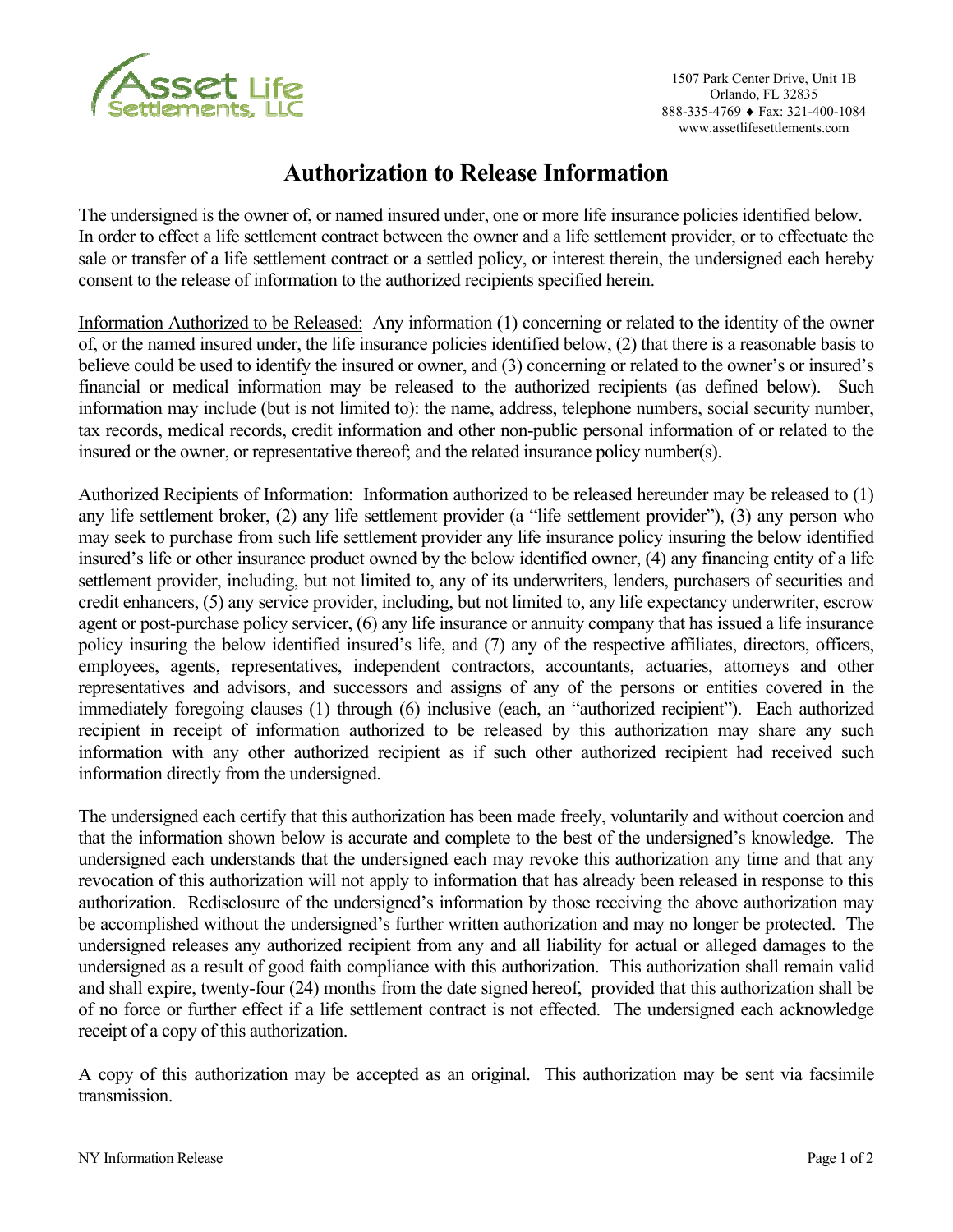# **Life Insurance Policy Information**

| <b>Insurance Company</b>        |                          | Policy Number         |          |
|---------------------------------|--------------------------|-----------------------|----------|
| <b>Insurance Company</b>        |                          | Policy Number         |          |
| <b>Insurance Company</b>        |                          | Policy Number         |          |
| <b>Policy Owner Information</b> |                          |                       |          |
| Policy Owner Name               |                          |                       |          |
| Signer's Printed Name           | Signature                | Title (if applicable) | Date     |
| <b>Street Address</b>           | City                     | <b>State</b>          | Zip Code |
| Witness Name                    | Witness Signature        |                       | Date     |
| <b>Insured Information</b>      |                          |                       |          |
| <b>Insured Name</b>             | <b>Insured Signature</b> |                       |          |
| <b>Street Address</b>           | City                     | <b>State</b>          | Zip Code |
| Witness Name                    | Witness Signature        |                       | Date     |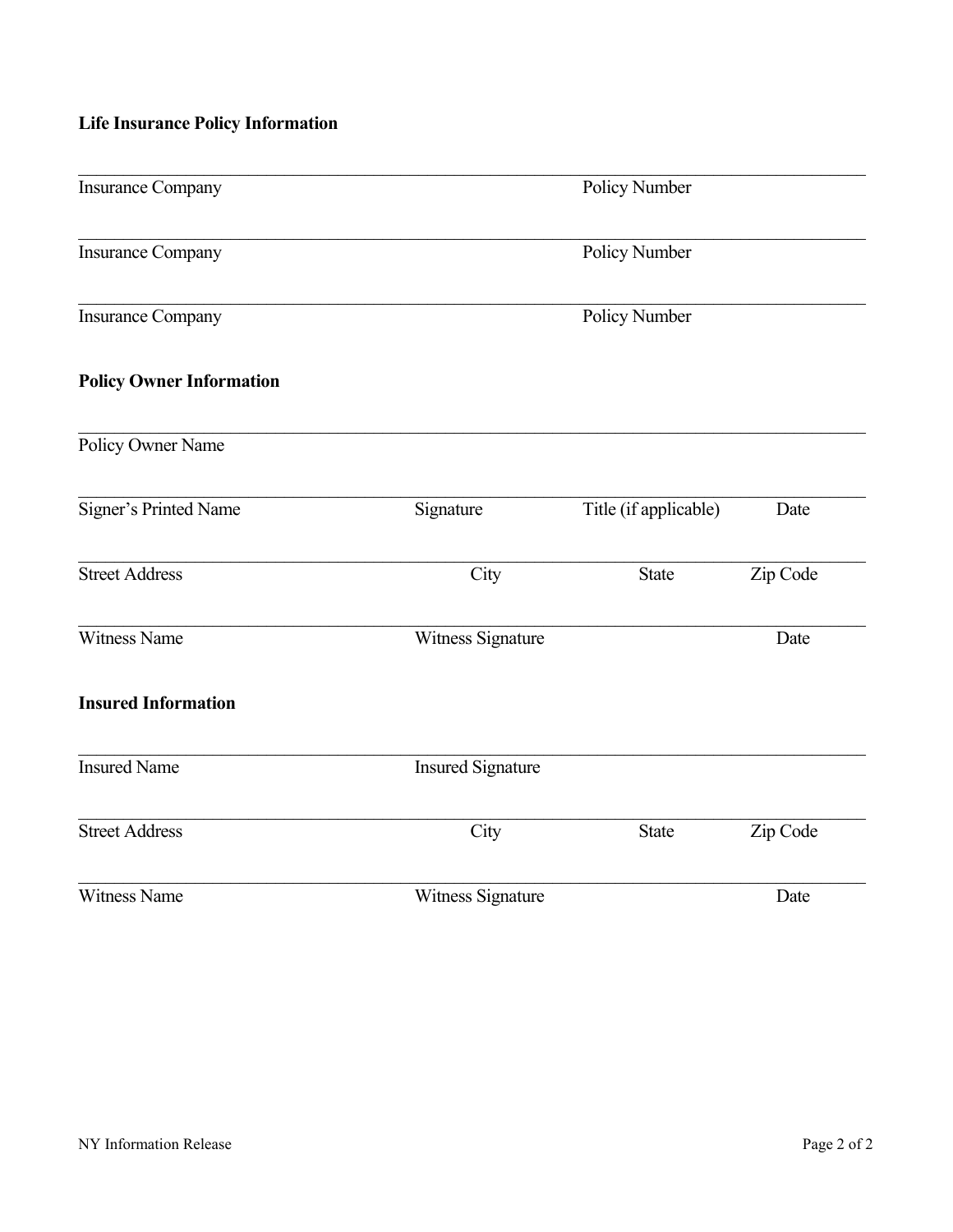

### **New York Consumer Booklet**

### **Life Settlements — What You Should Know Before Selling Your Life Insurance Policy**

#### **What is a Life Settlement?**

- A life settlement is the sale of a life insurance policy to a third party called a life settlement provider. The owner of the life insurance policy sells the policy for an immediate cash benefit.
- The life settlement provider becomes the new owner of the life insurance policy, pays future premiums and collects the death benefit when the insured dies.
- The New York State Insurance Department wants you to have the facts before you sell your life insurance policy. This booklet provides some of that information, but it is only a starting point. Consult your own professional financial advisor, attorney, or accountant to help you decide if this is the most suitable arrangement for you.

#### **Consider Your Options**

- If you are planning to sell your policy because you need funds to pay expenses, there may be other options available under your policy that may allow you to keep your policy in force for your beneficiaries.
- Ask your insurance agent or insurance company if your life insurance policy has any cash value. Generally, life insurance policies allow you to take a policy loan up to the amount of the cash value. You may also be able to take out some of the cash value to meet your immediate needs. You should seek the advice of your insurance agent or other professional before using the cash value of your policy.
- Find out if your policy allows you to reduce the amount of the death benefit in order to lower the amount of premium you are required to pay. If you are planning to sell your policy because the premiums have gotten too high, this may provide a way to maintain some of the death benefit in force.
- Find out if your policy has an accelerated death benefit. If the insured under the policy is terminally or chronically ill, you may be able to accelerate some or all of the death benefit while the insured is still alive.

#### **Other Important Information**

- Comparison shop. Get quotes from several life settlement providers to make sure you have a competitive offer.
- If you use a life settlement broker, the broker represents exclusively you and has the duty to act in your best interests and according to your instructions.